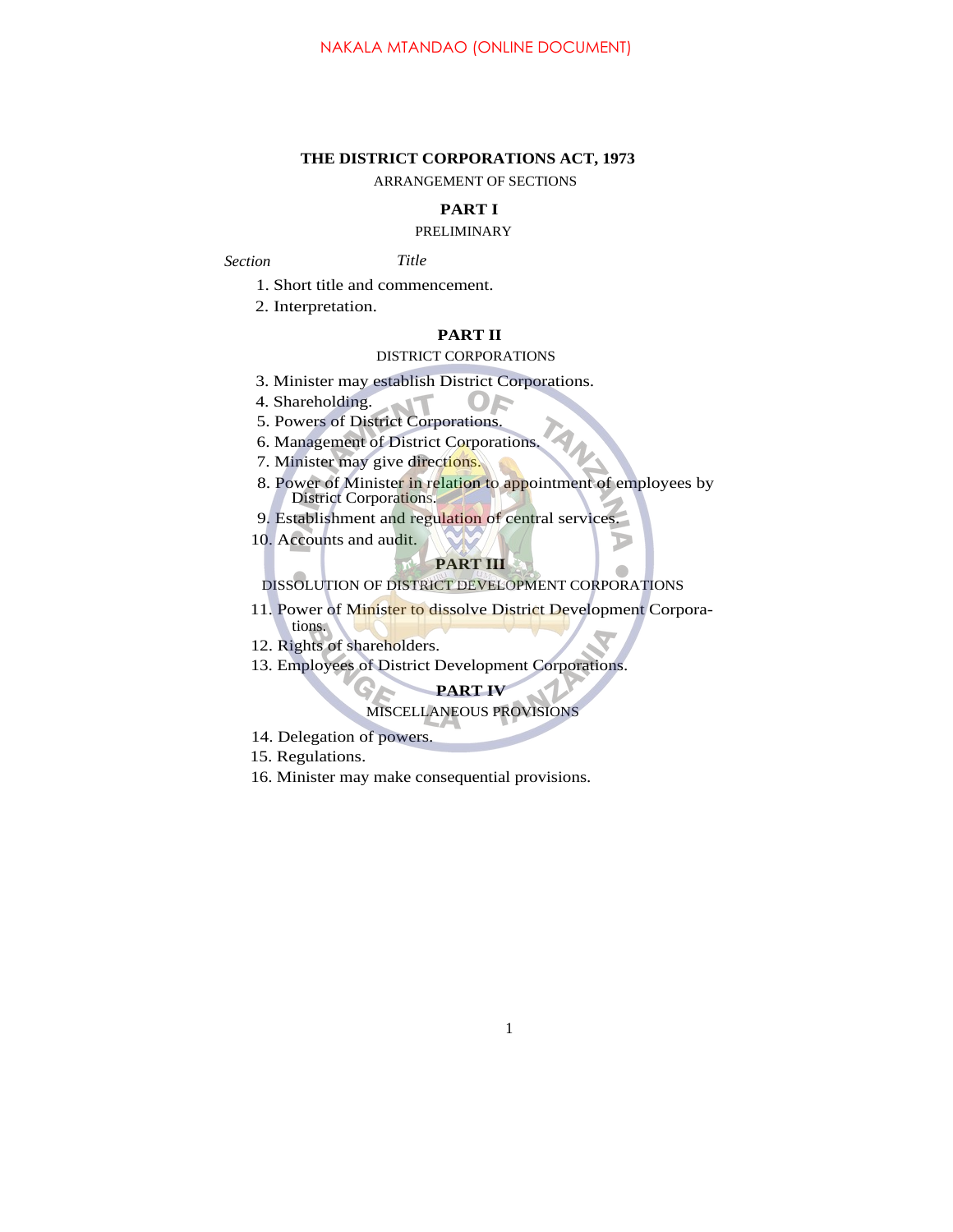### **THE UNITED REPUBLIC OF TANZANIA**



No. 16 OF 1973

**ASSEN** AMEN <del>sidon</del>t

23RD JULY, 1974

**[ ]**

**An Act to confer upon the Prime Minister power to establish District Corporations, to provide for the functions of District Corporations, and for matters incidental thereto or connected tberewith**

ENACTED by the Parliament of the United Republic of Tanzania.

# **PART I**

### PRELIMINARY

**1.** This Act may be cited as the District Corporations Act, 1973 and shall come into operation on such date as the Minister may, by notice in the *Gazette,* appoint.

**2.**-(1) In this Act, unless the context otherwise requires-

"district" means a district which is wholly within the area of the jurisdiction of a local authority;

- ''District Development Corporation'' means any company registered under the Companies Ordinance to carry on business of any description whatsoever within the jurisdiction of a local authority and-
	- (a) the whole or any part of the share capital of which is vested m a local authority; or

(b) the management of which is vested in a local authority;

- ''District Corporation'' means any public corporation established for any district, or any two or more districts, by an order made under section 3;
- ''Minister'' means the Prime Minister or, where the Minister for the time being responsible for regional administration is other than the Prime Minister, the Minister for the time being responsible for regional administration.

Short title and commencement

Interpretation

Cap 212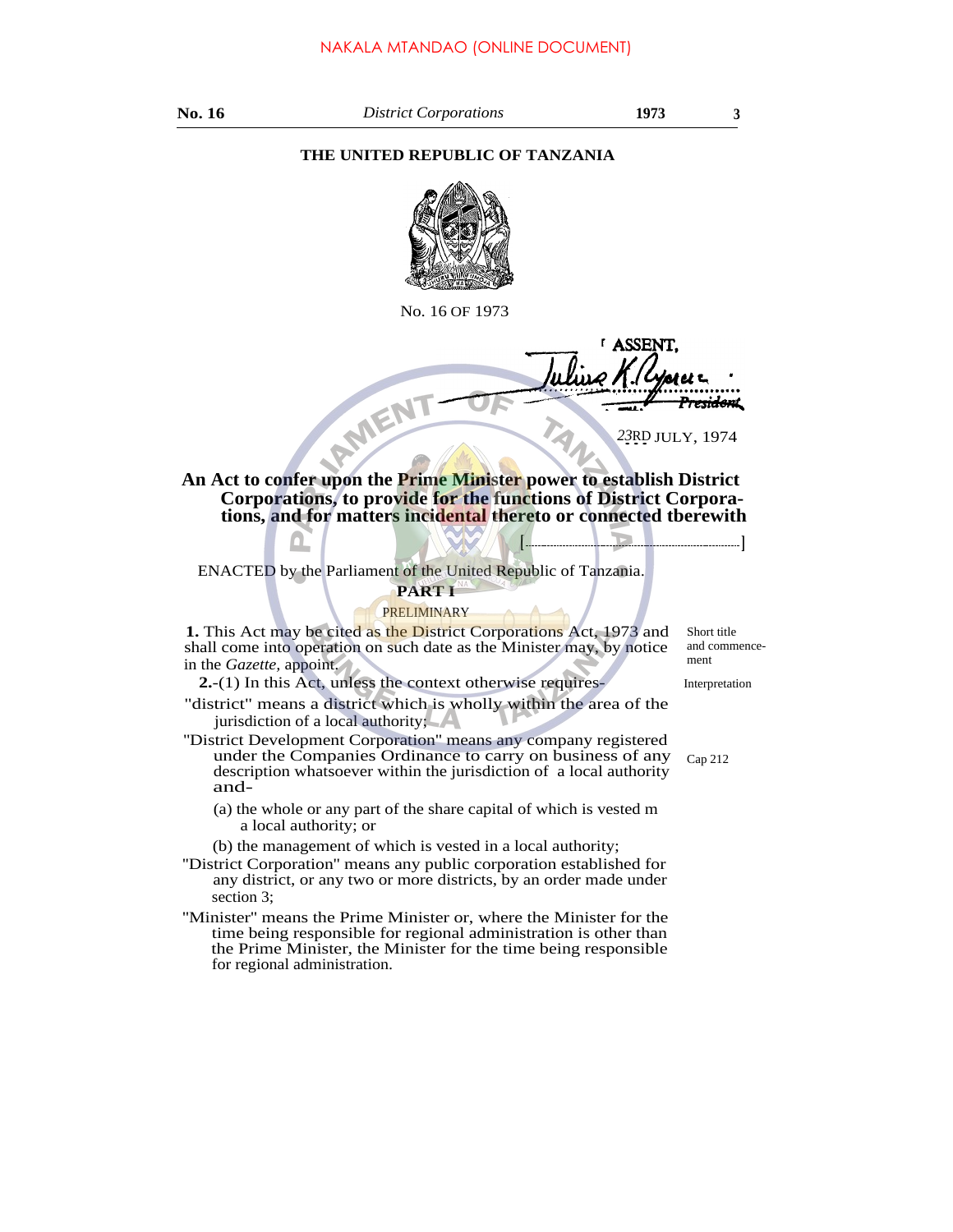(2) A District Development Corporation shall be deemed to be carrying on business within a district if its principal Place of business is within the district or if such business is being predominantly carried on within the district notwithstanding that such Corporation carries on any ancillary or incidental business in any other district or districts.

## **PART II**

#### DISTRICT CORPORATIONS

Minister may establish<br>District corporations

**3.**-(1) The Minister may, by order published in the *Gazette,* establish for any district, or any two or more districts, a District Corporation for the carrying on of such commercial or industrial activity or enterprise as may be specified in the order.

(2) Every District Corporation established by an order made under this section shall-

- (a) be known, as the District Corporation of the district or districts for which it is established, or by such other name as the Minister may direct, and shall have perpetual succession and common seal;
- b) in its corporate name, be capable of suing and being sued;
- (c) subject to the provisions of this Act, be capable of holding, purchasing or otherwise acquiring, and disposing of, any property, movable or immovable, for the purposes of carrying out the functions conferred upon it by or under this Act or any other written law.

(3) Every order made under this section establishing a District Corporation shall specify the district or districts for which it is established and the functions of the Corporation.

Share-

**4.** Where the Minister establishes a District Corporation the Government of the United Republic shall subscribe for all the shares of the Corporation:

Provided that the Minister may, in any case, provide that such shares shall be held by the Government and by such other person or persons as he may specify.

**5.** (1) Every District Corporation established under this Act shall have the power, for the purpose of carrying out its functions, to do all Corporation such acts and things as appear to be necessary, advantageous or convenient for or in connection with the proper discharge of those functions or to be incidental or conducive to such discharge, and may, with the approval of the Minister, carry on any activity in that behalf in association with the Government, a local authority, another District Corporation, a co-operative society or any other person or body of persons.

> (2) The Minister may from time to time, by order published in the *Gazette,* confer upon a District Corporation powers additional to the powers conferred upon it by this section, and any such order may prescribe restrictions, limitations or conditions subject to which such additional powers may be exercised.

holding

Powers of a District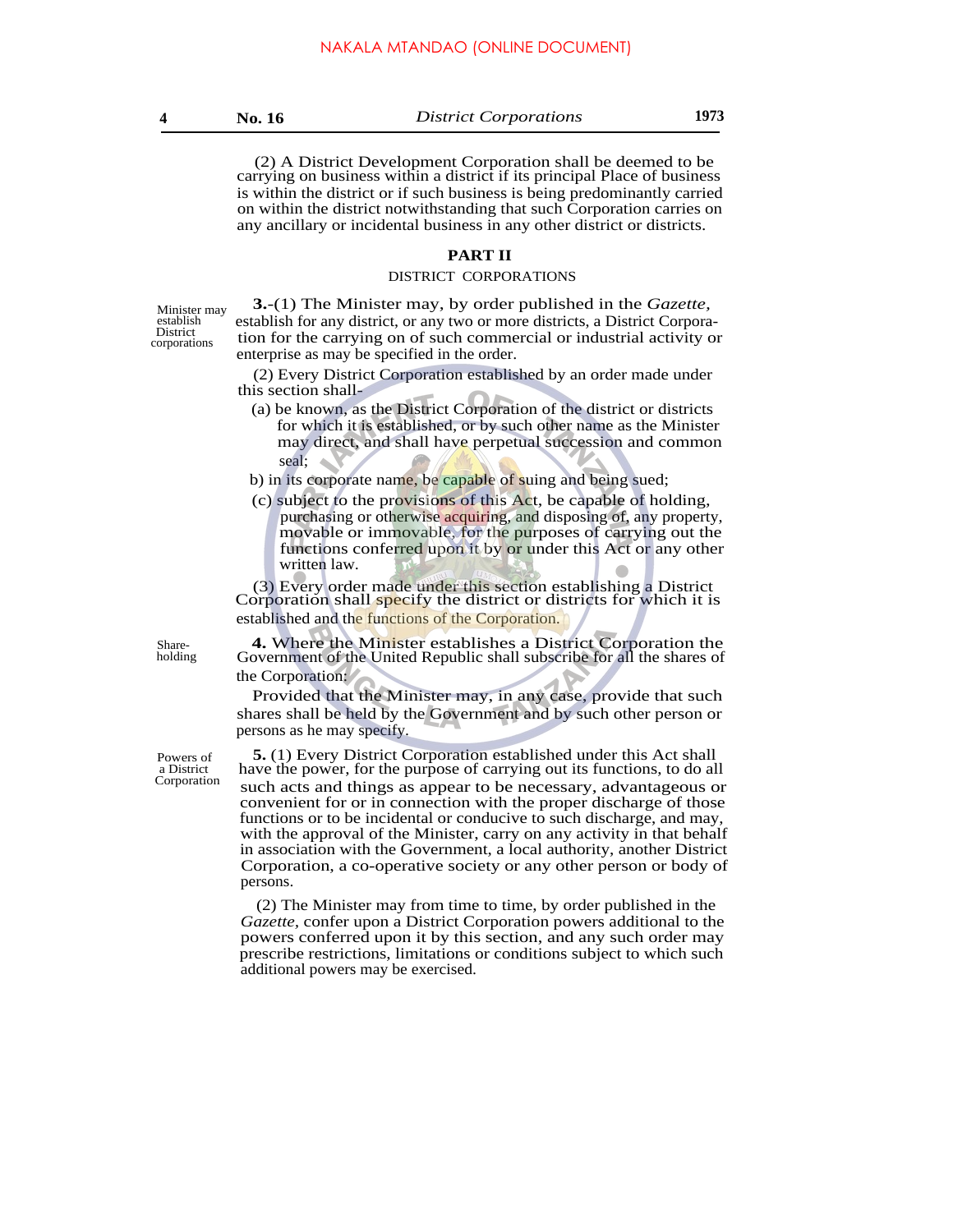(3) Every District Corporation shall have the power, with the consent and subject to the directions of the Minister, to borrow money for the purpose of the carrying out of its functions:

Provided that the person lending money to a District Corporation shall not be required or bound to enquire whether such consent has been given or any such direction has been complied with.

**6.** Where the Minister establishes any District Corporation under the provisions of this Act, the Minister shall, in the order establishing the Corporation, provide for the management of the District Corporation.

**7.** The Minister may give to any person or body of persons entrusted with the management of any District Corporation directions of a general or specific character as to the exercise and performance by such person or body of persons of his or their functions, and every such direction shall be given effect to accordingly.

8. Subject to such exceptions as the Minister may in any case allow, Power of no District Corporation shall create an office within the Corporation Ministry in save with the written consent of the Minister.

**9.** For the purposes of better co-ordination and regulation of the activities of District Corporations, the Minister may, subject to the provisions of this Act and of any other written law regulating the employment of persons on the United Republic, by regulations, regulate employment of employees by District Corporations, transfer of employees from a District Corporation to another District Corporation, the terms and conditions of employment of the employees and such other matters, whether or not relating to employees, as in the opinion of the Minister it is necessary or desirable in the public interest to provide for generally in relation to District Corporations.

**10.** (1) Every District Corporation shall keep and maintain proper accounts and other records in relation thereto, and shall in respect of each financial year of the Corporation prepare a statement of accounts in such manner and in such form as the Minister may direct.

(2) The Minister shall give directions as to the proper audit of the account of the District Corporations.

(3) As soon as the accounts of a District Corporation have been audited, and in any case not later than six months from the date of the completion of such audit, the person or body or persons entrusted with the management of the Corporation shall send a copy of the statement of accounts together with a copy of any report made by the auditors to the Minister, and the Minister shall lay or cause to be laid a copy of every such statement of accounts and auditor's report before the National Assembly and may cause the same to be published for general information.

Management of a District Corporation

Minister may give directions

relation to appointment of employment by District **Corporations** 

Establishment and regulation of central services

Accounts and audit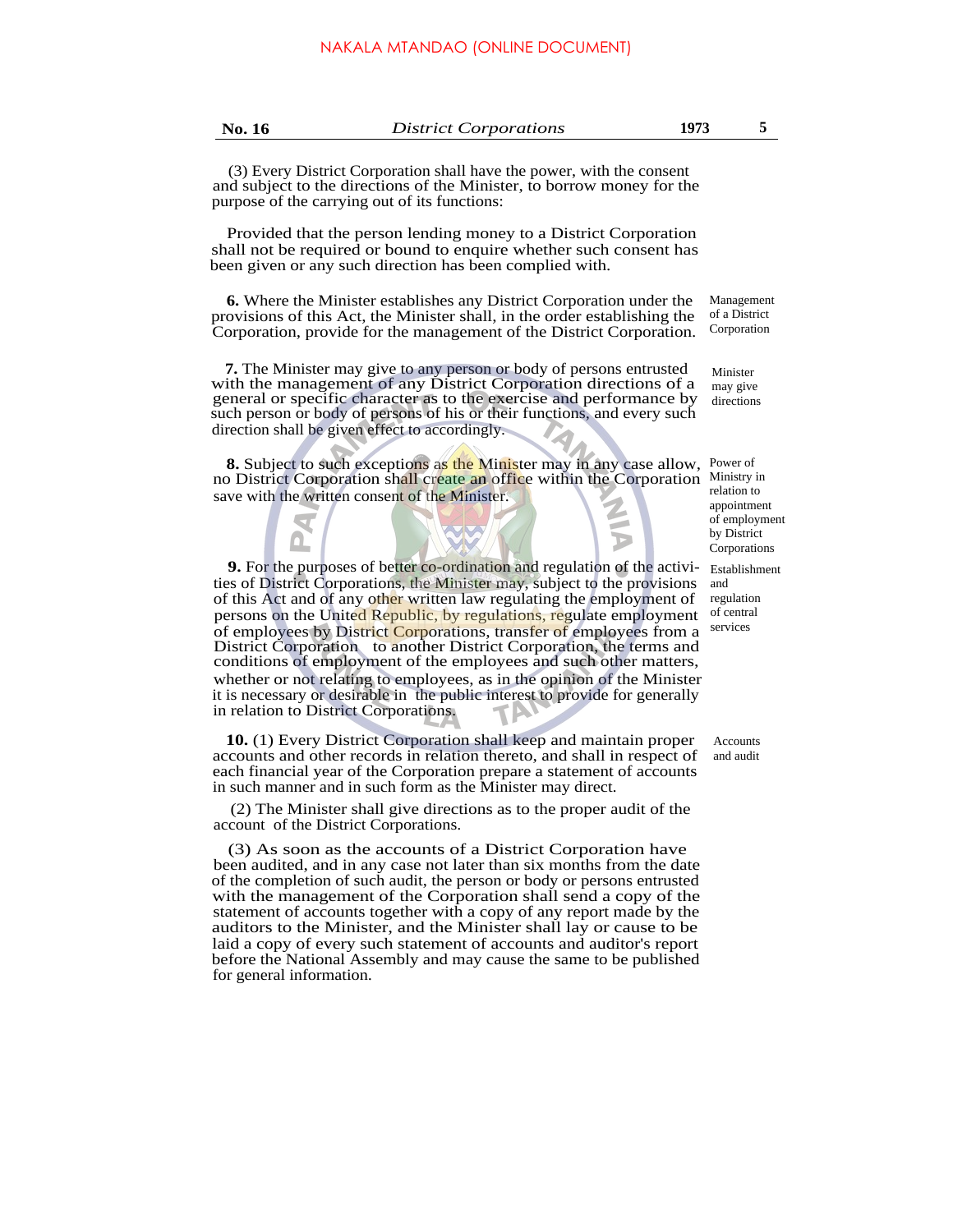### **PART III**

#### DISSOLUTION OF DISTRICT DEVELOPMENT CORPORATIONS

dissolve District<br>Development

Power of **11.** (1) The Minister may, by order published in the Gazette, dissolve any District Development Corporation and from the date specified in the order (hereinafter referred to as "the effective date") the District Development Corporation named in the order shall cease the District Development Corporation named in the order shall cease Corporations to exist and shall cease to perform the functions conferred upon it.

> (2) Where an order is made under subsection (1), all the assets and liabilities which were vested in the District Development Corporation immediately before the effective date shall, by virtue of this section and without further assurance, vest in the United Republic.

(3) Notwithstanding the provisions of subsection (2) the Minister may, by order published in the *Gazette*

- (a) vest any function or power of the former District Development Corporation in any person or body of persons specified in the order and upon such order being made, such person or body of persons may, subject to the directions of the Minister, exercise such function or power in the same manner and to the same extent as it could have been exercised by the District Development Corporation before the effective date;
- (b) transfer any asset or liability of the District Development Corporation to any person or body of persons specified in the order, and upon such order being made the asset or liability shall, by virtue of such order and without further assurance, vest in the person or body of persons with effect from the date specified in the order.

(4) Where any asset or liability of a District Development Corporation consists of or is evidenced by any right or claim under any contract, guarantee, bill of exchange, promissory note, cheque, agreement or any other instrument whatsoever to which the District Development Corporation is a party, such instrument shall, in the event of the dissolution of the District Development Corporation under this Act, take effect as if

- (a) where no order under paragraph (b) of subsection (3) has been made in respect of such asset or liability or until such time as the order is made, the United Republic were substituted for the District Development Corporation as a party thereto;
- (b) in the event of an order under paragraph (b) of subsection (3) being made in respect of such asset or liability, the person or body of persons specified in the order were substituted as a party thereto.

(5) This section shall not apply to any right or liability under any contract of service under which any person was employed by a District Development Corporation immediately before the effective date.

(6) The provisions of this section shall apply notwithstanding the provisions of the Companies Ordinance.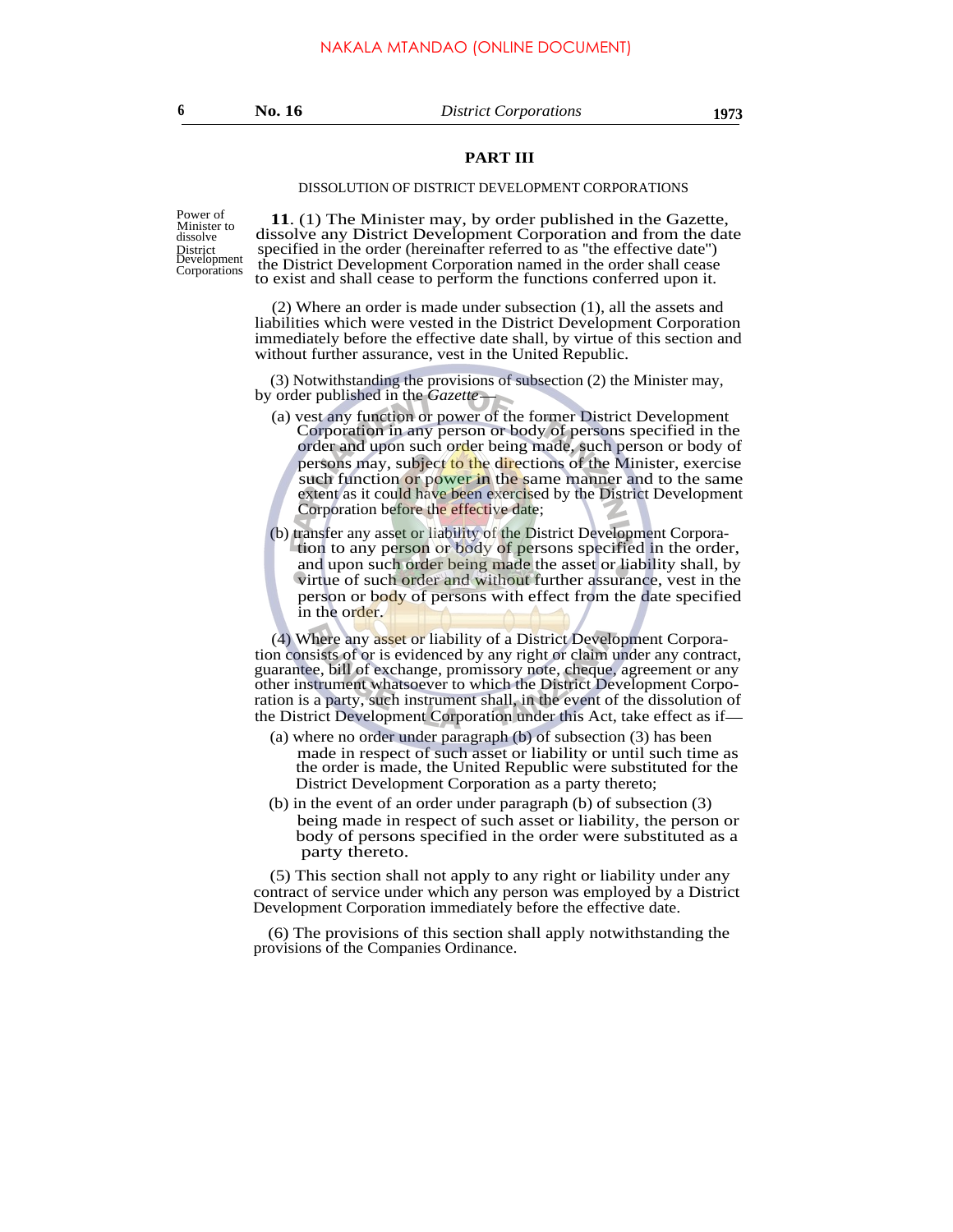**No. 16** *District Corporations* **1973 7**

**12.**-(1) In the event of the dissolution of any District Development Corporation under the provisions of this Act, the Minister shall as soon as may be practicable after the effective date, cause the accounts and activities of the District Development Corporation to be holders fully examined by auditors appointed by the Minister in that behalf, and the auditors shall prepare or cause to be prepared audited balance sheets of the Corporation and profit and loss accounts for the period expiring on the effective date, and the auditors shall submit their report, the balance sheets and profit and loss accounts to the Minister who shall, after consultation with the Minister for the time being responsible for finance, determine whether or not any compensation be paid to any of the former members of the District Development Corporation.

(2) Every determination made by the Minister under subsection (1) shall be certified by him in writing and the contents thereof shall be communicated to the member or members concerned.

(3) Where the Minister in exercise of the powers conferred upon him by this section has certified that any sum of money be paid to any such former member by way of compensation, such sum of money shall constitute a charge on and be paid out of the Consolidated Fund.

(4) Compensation payable under this section shall be paid in such manner and by such installments as the Minister may, after consultation with the Minister for the time being responsible for finance, direct.

(5) Subject to the provisions of this section no former member of a District Development Corporation shall be entitled to any compensation or other payment by reason of the dissolution of a District Development Corporation and the vesting of its assets and liabilities in the United Republic or by reason of such dissolution and the transfer of the assets and liabilities of the former District Development Corporation to any person or body of persons.

**13.** (1) Where the Minister dissolves any District Development Corporation under this Act, the Minister may, by order in the *Gazette,* transfer any person who was an employee of the District Development Corporation immediately before the effective date to the service of any existing District Development Corporation or any District Corporation specified in the order.

(2) Where by an order made under this section, the Minister transfers any person in consequence of the dissolution of a District Development Corporation to the service of any existing District Development Corporation or any District Corporation

- (a) such person shall, as from the effective date, be deemed to be an employee of the District Development Corporation or, as the case may be, the District Corporation to which he is transferred;
- (b) the terms and conditions applicable to such employee after such transfer shall not be less favourable than those which were applicable to him immediately before the transfer, and for the purposes of determining any right to gratuity or any other superannuation benefit the service of such employee with the

Employees of **District**  Development corporation

Rights of share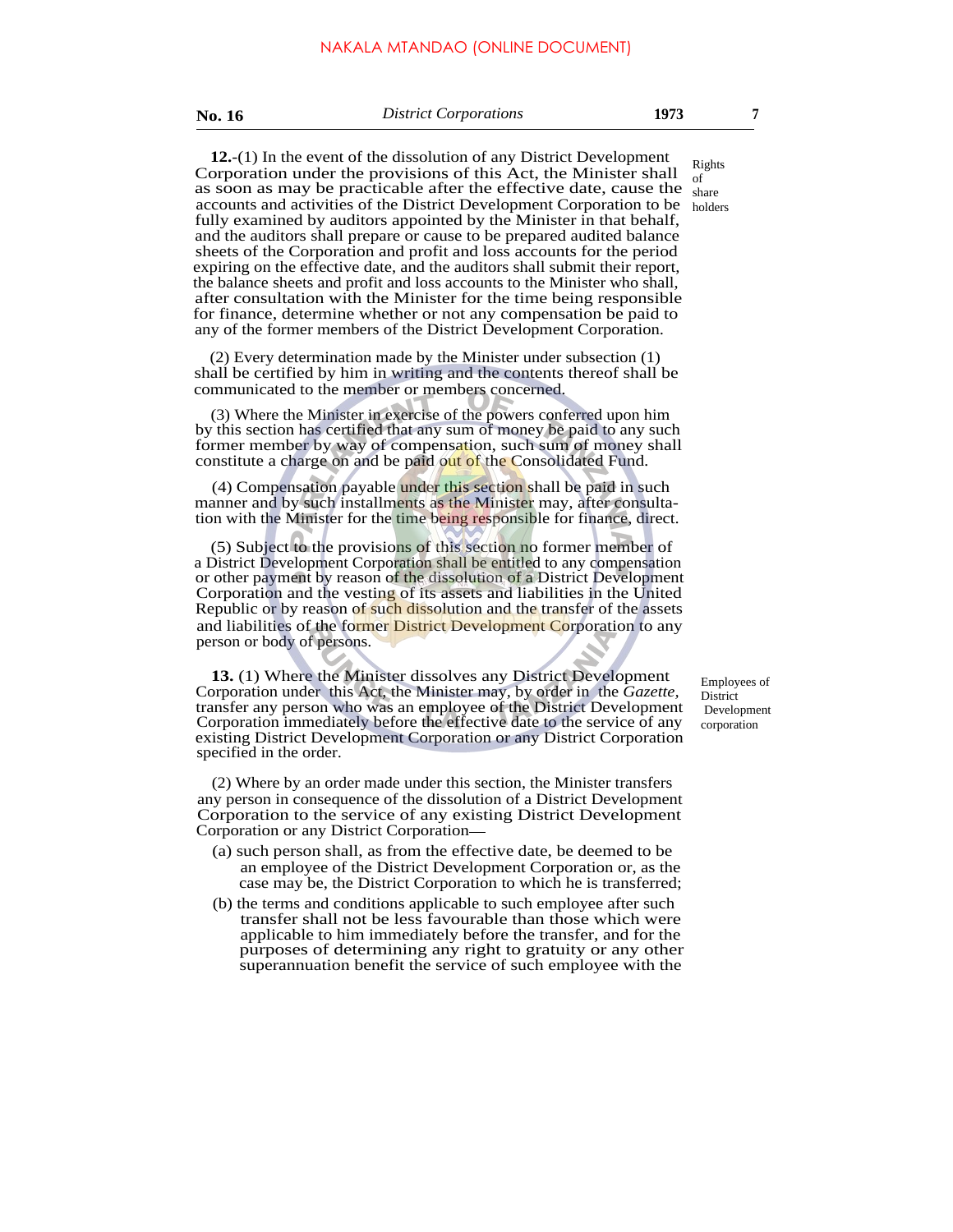District Development Corporation or, as the case may be, the District Corporation to which he is transferred shall be regarded as continuous with his service immediately before the transfer, and

(c) the employment of such employee immediately prior to his transfer, and his employment by the District Development Corporation or, as the case may be, the District Corporation to which he is transferred shall be deemed to be continuous employment by one employer within the meaning of section 8A of the Severance Allowance Act, 1962, and that Act shall apply to the parties in the same manner as it applies to the cases set out in subsection (1) of the said section 8A.

### **PART IV**

PART IV

Delegation of powers

Cap. 487

**14.** (1) The Minister may, by order in the *Gazette,* delegate all or any of his functions under this Act, other than his power under section 3 to establish a District Corporation, to a Regional Commissioner with respect to any District Corporation established within the area of the jurisdiction of the Regional Commissioner.

(2) The Minister shall not delegate any of his powers under this Act to any person save in accordance with the provisions of this section.

Regulations

**15.** (1) The Minister may make regulations generally for the better carrying out of the provisions of and purposes of this Act and any such regulation may, without prejudice to the generality of the foregoing, provide for-

- (a) the execution of instruments and the mode of entering into contracts by or on behalf of a District Corporation;
- (b) where the management of a District Corporation is vested in Board of Directors-
	- (i) the composition of such Board of Directors;
	- (ii) the appointment of and the tenure and vacation of office by the members of the Board;
	- (iii) the quorum, proceedings and meetings of the Board and decisions of the Board;